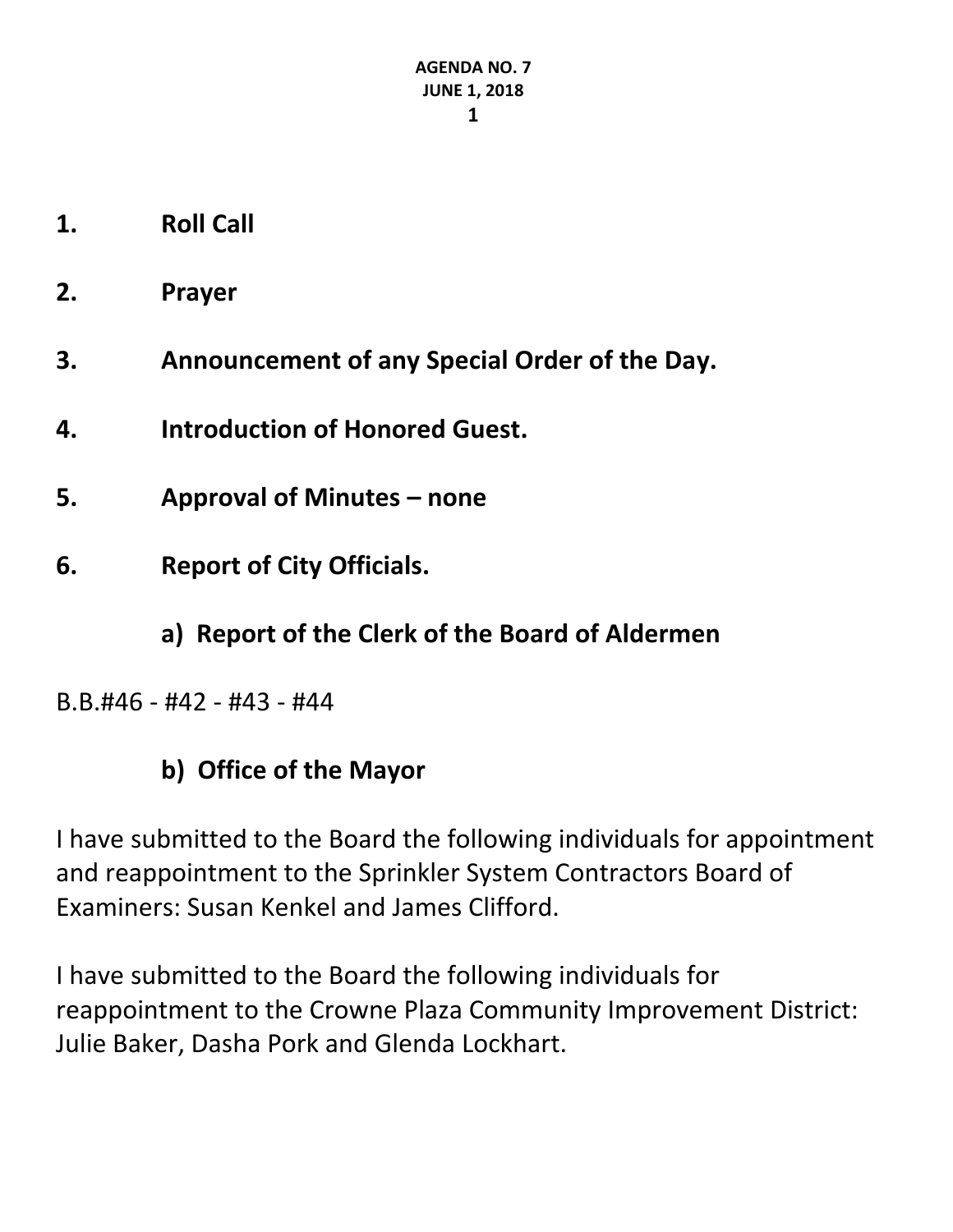# **b) Office of the Mayor – (cont.)**

I have submitted to the Board the following individuals for appointment to the Soulard Special Business District: William S. Tomber.

I have submitted to the Board the following individuals for appointment and reappointment nto the Locust Central Special Business District Board: John H. Hayden and Daffney L. Moore.

I have submitted to the Board the following individuals for reappointment to the 2017 Chouteau Community Improvement District: Wendy Hamilton, Paul Hamilton and Stacey N. Reinhardt.

# **c) Office of the President**

none

#### **7. Petitions and Communications.** none

# **8. Board Bills for Perfection – Informal Calendar.**

HUDZ B.B.#10 – Coatar/Ingrassia - An Ordinance pertaining to the Zoning Code requiring that certain uses that are regulated by a plat and petition process under the License Code and Building Code be made a conditional use, prohibited use, or use by right under the Zoning Code.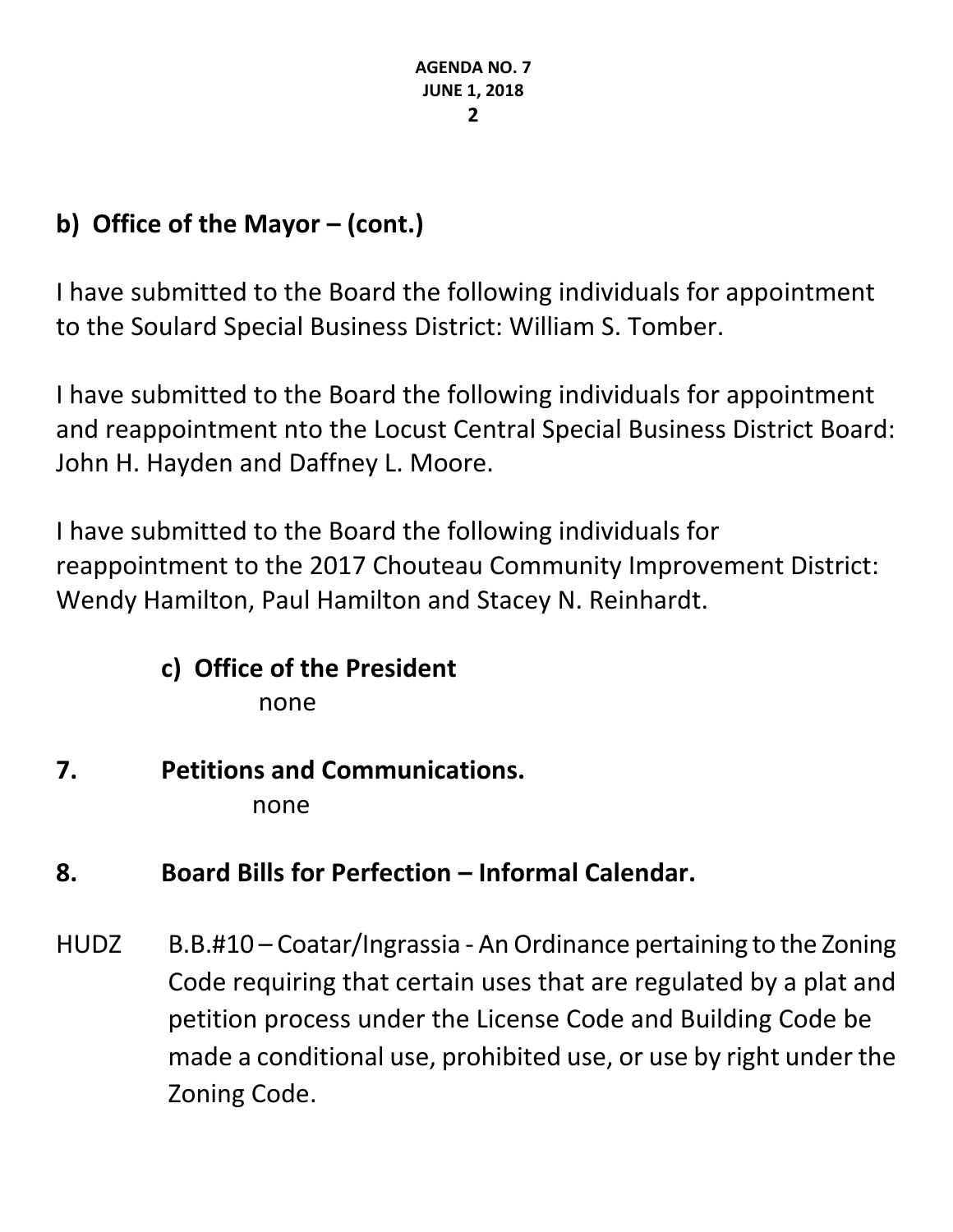## **9. Board Bills for Third Reading - Informal Calendar.**

- LEG B.B.#21AA Howard An ordinance submitting to the qualified voters of the City, a proposal to revise Section 2 of Article VIII of the City Charter which requires City employees to reside within the boundaries of the City and thus allow said employees, except for City Agency and Department Directors appointed by the Mayor, to reside outside of the boundaries of the City, and; providing for an election to be held for voting on the proposed revision and the manner of voting thereat and; for the publication, certification, deposit, and recording of this ordinance; and containing an emergency clause.
- LEG B.B.#25AA Muhammad/Kennedy/Moore/Bosley An ordinance submitting to the qualified voters of the City a proposed amendment to the Charter to maintain the Board of Aldermen as body of twenty-eight Aldermen representing twenty-eight wards, and preventing its reduction beginning December 31, 2021, to a body of fourteen Aldermen representing fourteen wards as called for under Article I, Section 3 of the City Charter; providing for an election to be held for voting on the proposed amendment and the manner for the voting; and for the publication, certification, deposit, and recording of this ordinance; and containing an emergency clause.
- **10. Resolutions – Informal Calendar.** None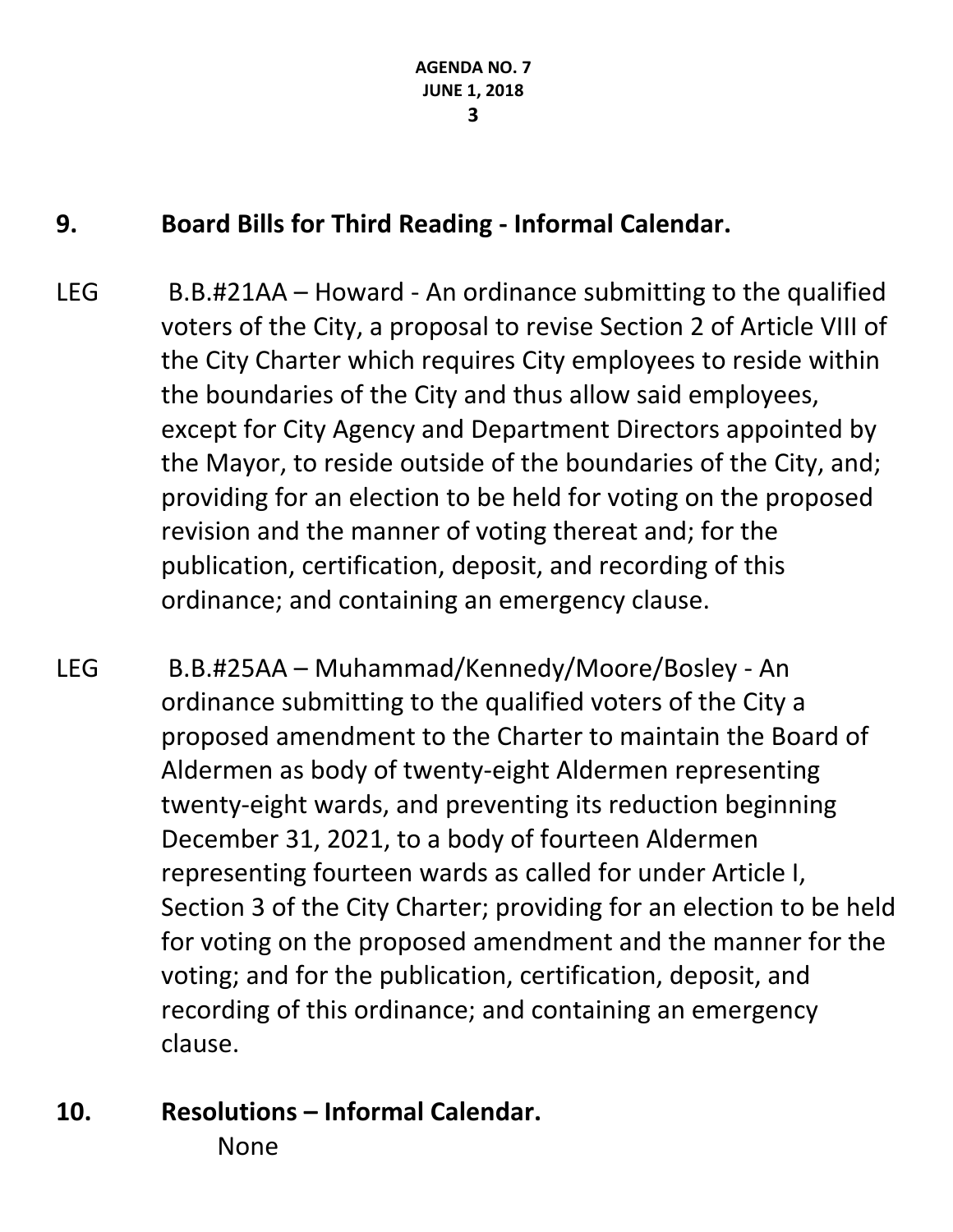### **11. First Reading of Board Bills.**

- B.B.#68 Tyus An ordinance to regulate employer and employee working relationships between the City and all employees under the Classified Service, including a compensation plan, terms and conditions of employment, benefits, leaves of absence, and authorization for a Deferred Compensation Plan; repealing Ordinance 70285; allocating certain other employees to a grade with rate; and including an emergency clause.
- B.B.#69 J. Boyd An ordinance recommended by the Parking Commission making appropriation for payment of the operating expenses, capital equipment and improvement expenses, including lease purchase agreements involving Parking Division assets, and debt service expenses of the Parking Division of the Treasurer's Office, Kiel & City Hall Parking Facilities, Information Technologies, Argyle Parking, Chouteau Building & Parking Facility, Williams Paper Parking, Central Downtown Parking, Buckingham Parking, Cupples Parking Facility and Justice Parking Facility for the fiscal year beginning July 1, 2018 and ending June 30, 2019, amounting in the aggregate to the sum of Sixteen Million, Two Hundred Twenty One Thousand, Nine Hundred Two Dollars (\$16,221,902) and containing an emergency clause.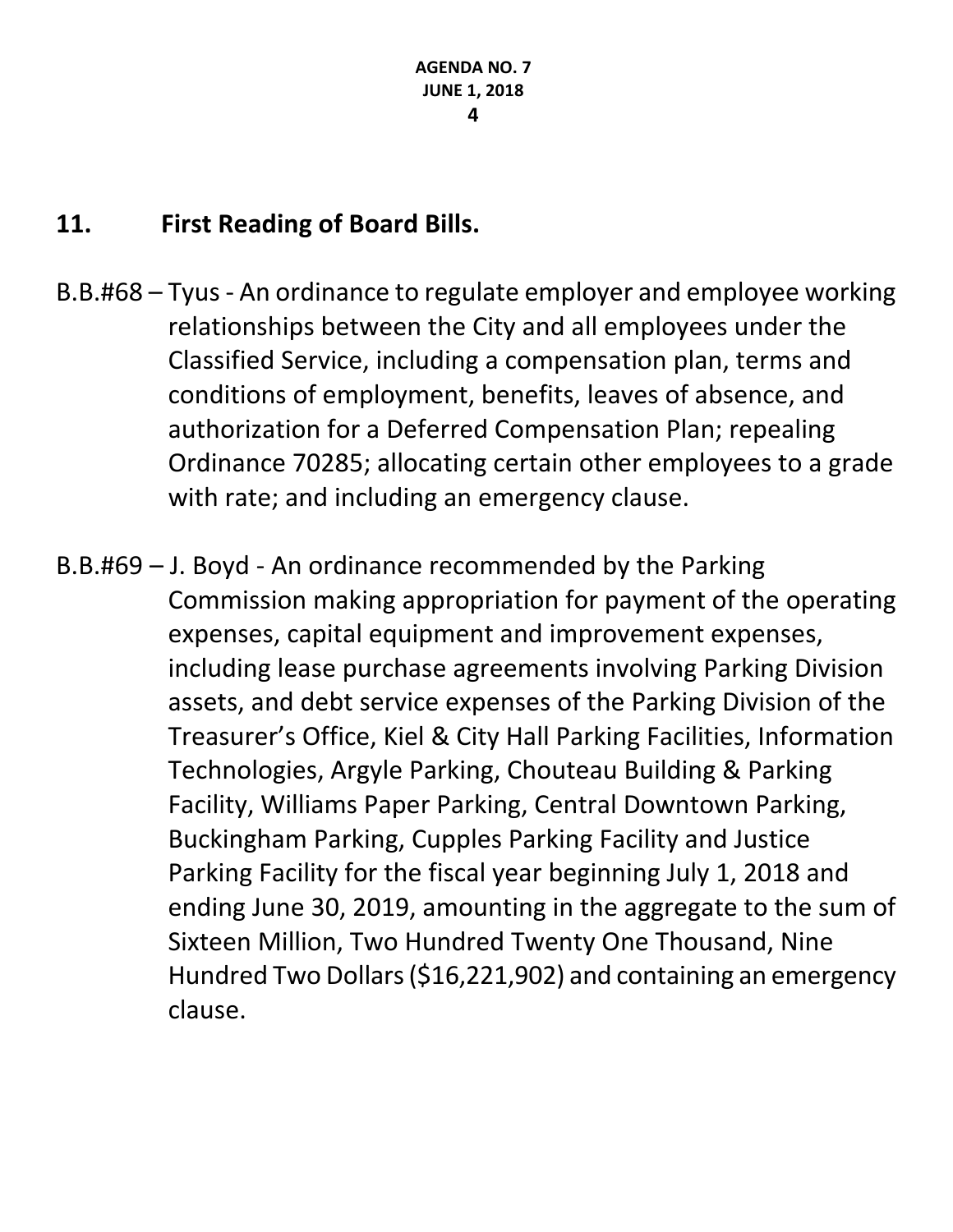# **11. First Reading of Board Bills – (cont.)**

- B.B.#70 Navarro An ordinance approved and recommended by the Board of Estimate and Apportionment and the Board of Public Service; authorizing a First Amendment of the Lease Agreement authorized by Ordinance 63956 between the City, and the Municipal Theatre Association of St. Louis by amending Section 2. Term; Section 4. Other Consideration (a) Forest Park Improvements; and Exhibit C; with an emergency provision.
- B.B.#71 Vaccaro An ordinance establishing a three-way stop site at the intersection of Pernod Avenue and Tedmar Avenue regulating all traffic traveling eastbound and westbound on Pernod Avenue at Tedmar Avenue and regulating all traffic traveling southbound on Tedmar Avenue at Pernod Avenue, and containing an emergency clause.
- **12. Reference to Committee of Board Bills.**
- PE B.B.#68
- STR B.B.#69 #71
- WM B.B.#70
- **13. Second Reading and Report of Standing Committees.** none
- **14. Report of Special Committees** none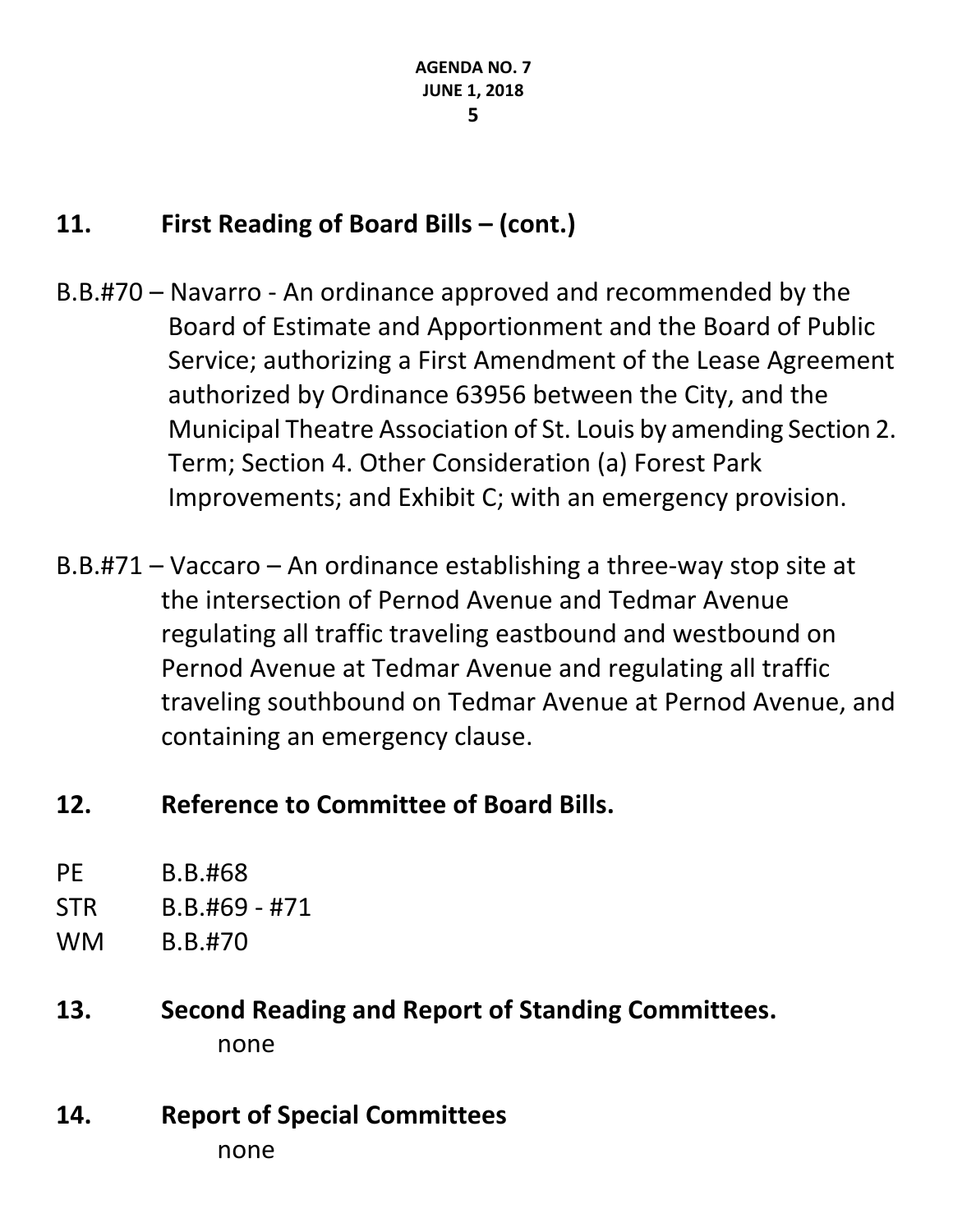#### **15. Perfection Consent Calendar.**

- STR B.B.#47 Bosley An ordinance directing the Director of Streets to change the 3200 block of Sullivan 2 from a one way passage to a two way passage, and containing an emergency clause.
- STR B.B.#49 Roddy An ordinance recommended by the Board of Public Service to conditionally vacate travel on the north side of Forest (3745-3801) Forest Park.
- STR B.B.#63 Bosley An ordinance directing the Director of Streets to make such changes in the present traffic pattern controlling traffic on Greer, Dodier, and University, in the 3500 block of said streets between N. Grand and N. Garrison so that as reconfigured the traffic pattern developed and in place as a result of the changes directed by this ordinance are as follows, namely: Greer - 3500 block - traffic to flow two-way between N. Grand and N. Garrison; Dodier - 3500 block - traffic to flow two-way between N. Grand and N. Garrison; University - 3500 block – traffic to flow one-way southeast between N. Grand and N. Garrison.
- **16. Board Bills for Perfection** none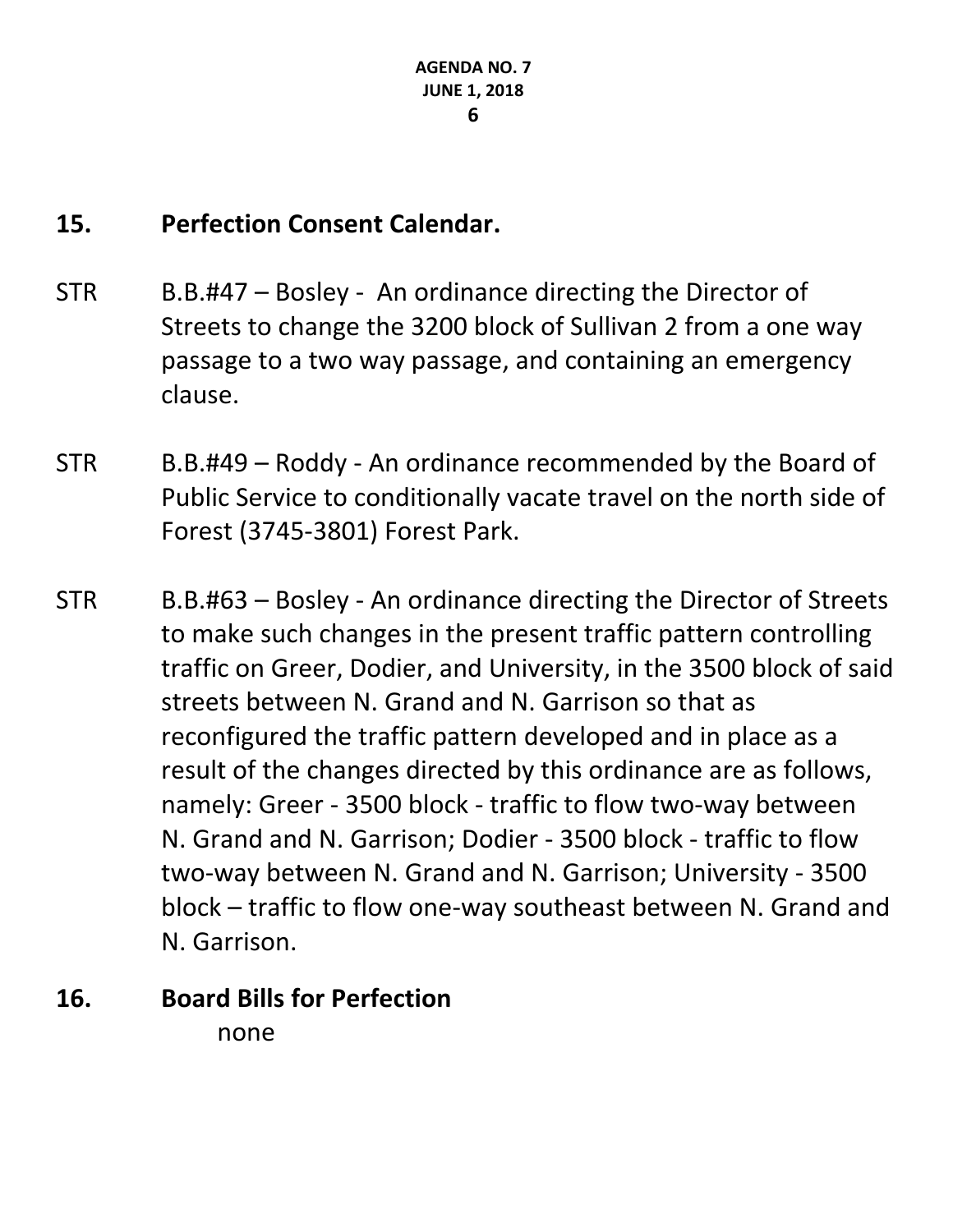### **17. Third Reading Consent Calendar**

- PS B.B.#27 Moore An ordinance repealing Ord. 70087 and In lieu thereof enacting a new ordinance prohibiting the issuance of any package or drink liquor licenses for any currently non-licensed premises within the boundaries of the Fourth Ward Liquor Control District and containing an emergency clause.
- HUDZ B.B.#2 Martin An Ordinance recommended by the Planning Commission, to change the zoning of property in City Block 3084, from "J" Industrial District and "K" Unrestricted District to the "K" Unrestricted District only, at 7500-18 S. Broadway and containing an emergency clause.
- HUDZ B.B.#3 Vollmer An Ordinance recommended by the Planning Commission, to change the zoning of property in City Block 4741, from "A" Single-Family Dwelling District and "F" Neighborhood Commercial District to the "A" Single-Family Dwelling District only, at 5201 Fyler; and containing an emergency clause.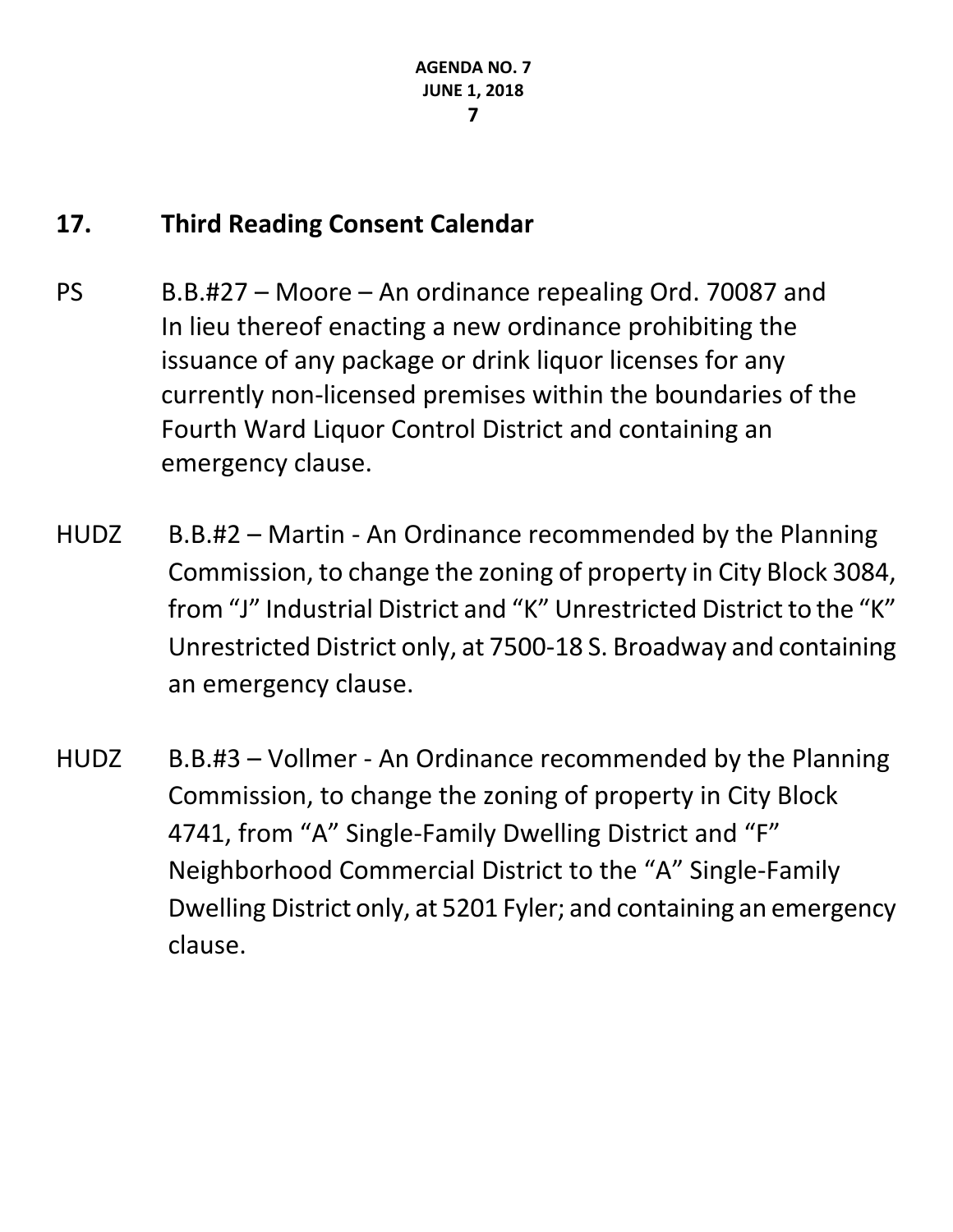## **17. Third Reading Consent Calendar – (cont.)**

- WM B.B.#41 Williamson An Ordinance to provide for the borrowing of funds in anticipation of the collection of tax payments levied by The City for deposit in its General Revenue Fund for the calendar year ending December 31, 2018, and remaining uncollected and other revenues remaining to be collected and deposited in the General Revenue Fund for fiscal year ending June 30, 2019, all such revenues for the General Revenue Fund in the Treasury of The City through the issuance by the City of its Tax and Revenue Anticipation Notes; and containing an emergency clause.
- TC B.B.#45 Davis An Ordinance recommended and approved By the Estimate and Apportionment authorizing and directing The Director of Airports and the Comptroller, Owner and operator of Lambert International Airport to enter into and execute the "Airport Terminal Services, Inc. Space Permit AL-071 between the City and Airport Terminal Services, granting to the Permittee, Certain rights and privileges in connection with the Occupancy and use of the premises; containing a Severability clause; and containing an emergency clause.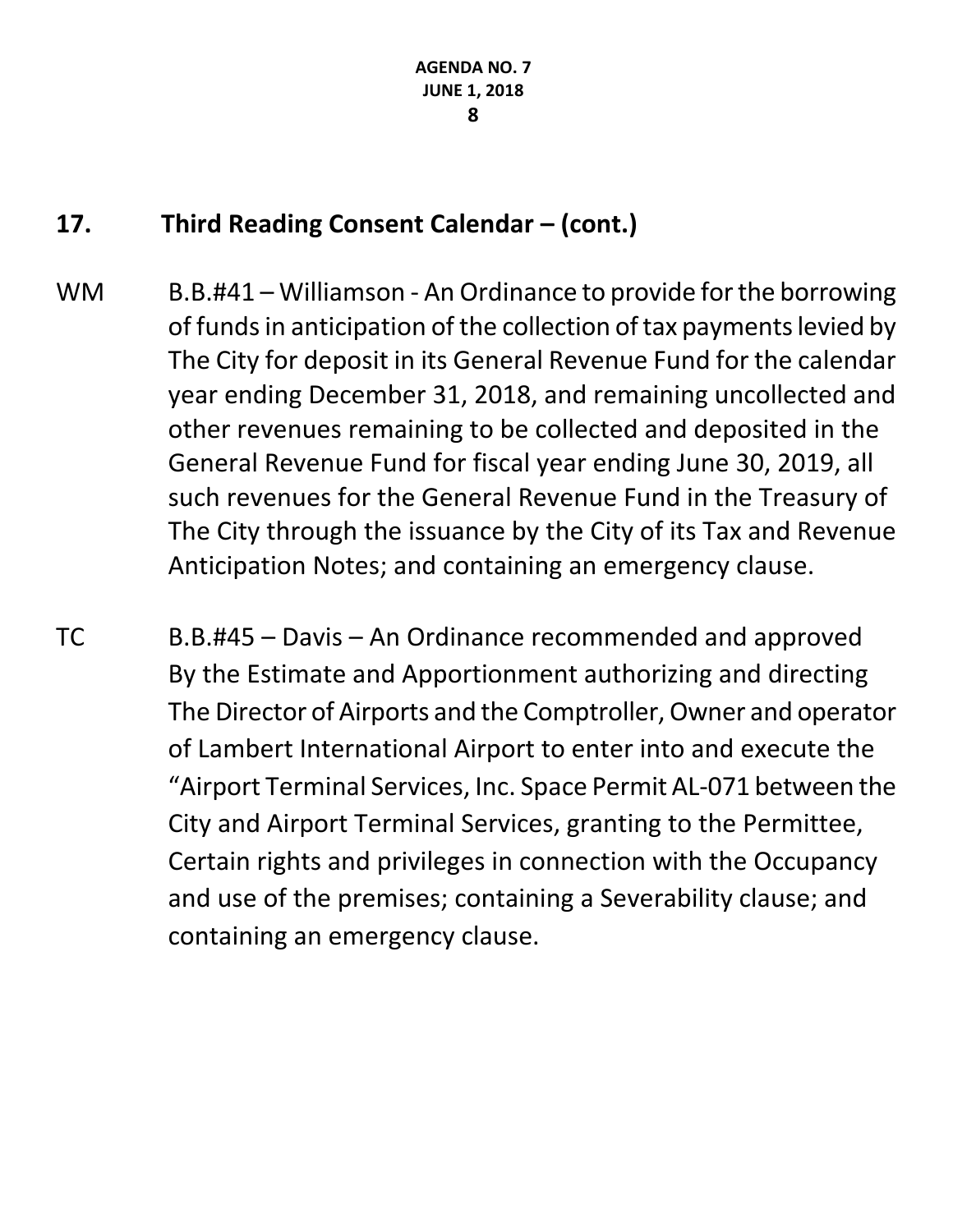## **18. Third Reading/Report of Engrossment and Final Passage**

- $PS$  B.B.#37AA Kennedy An ordinance pertaining to the authorization of A mutual aid agreement between the City and St. Clair County Illinois, for St. Clair County, Illinois law enforcement officer employees to provide law enforcement services and activities on MetroLink property within the city limits; containing definitions; a severability clause; and an emergency clause.
- LEG B.B.#35AA Spencer/Ogilvie/Navarro/Green/Martin/Ingrassia/ Rice/Howard – An Ordinance pertaining to campaign contribution limits; amending Ordinance 70357 Sections 1 and 3, and repealing Section 4 of said ordinance, to acknowledge newly passed State of Missouri maximum limits on campaign contributions and to Decrease maximum limits on campaign contributions for local elections as provided herein.

### **19. Report of the Enrollment Committee.**

B.B.#27 - #2 - #3 - #41 - #45 - #37AA - #35AA

### **20. Courtesy Resolutions Consent Calendar**

Res.#34 – Pres. Reed - The Board of Aldermen recognize the naming of the Mckinley Heights High School gymnasium in honor of Joseph Henry White.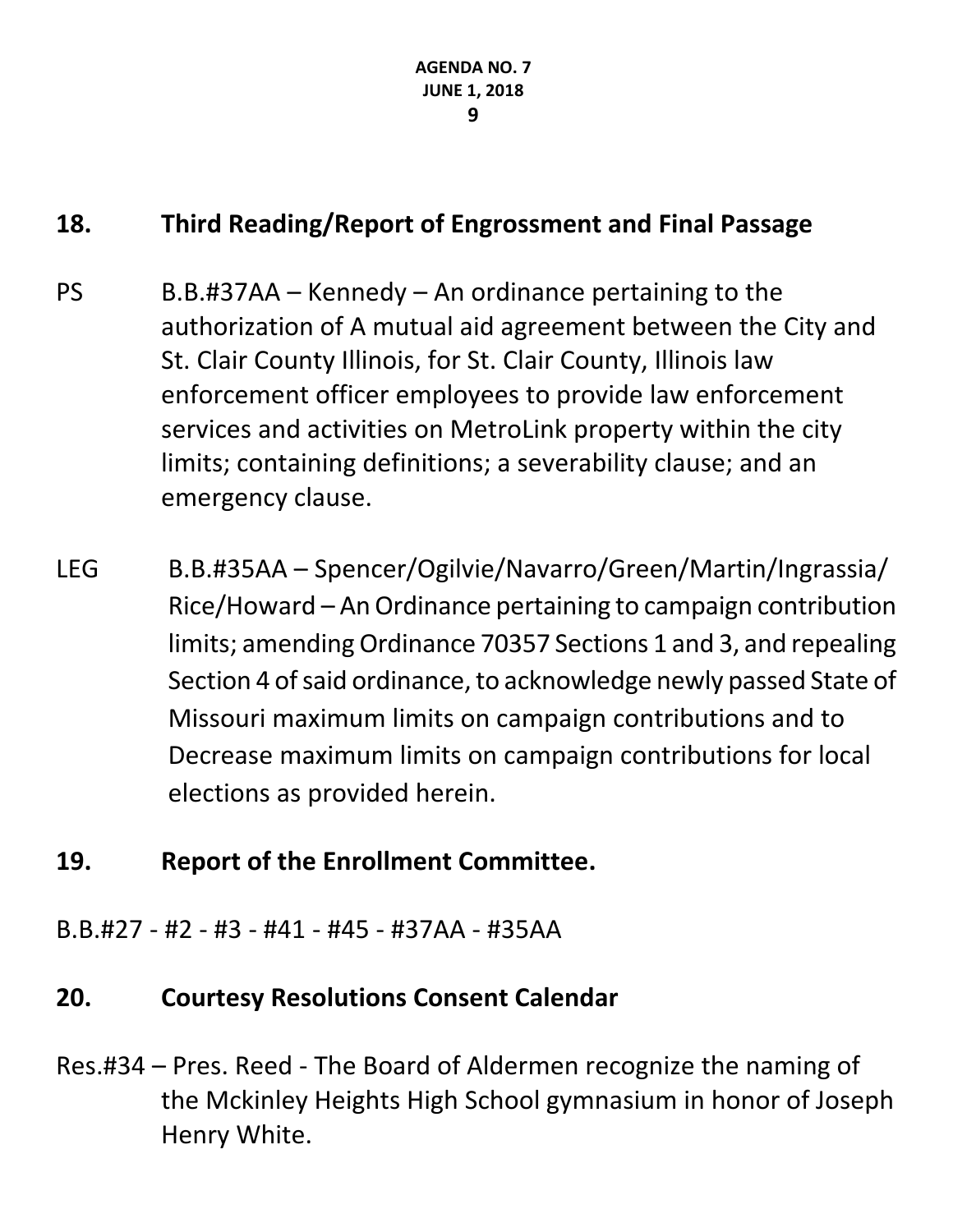# **20. Courtesy Resolutions Consent – (cont.)**

- Res.#35 Howard/Murphy The Board of Aldermen applaud Patrice Crotty on her many accomplishments and her commitment to The City.
- **21. First Reading of Resolutions.** none

#### **22. Second Reading Resolutions, Committee Reports & Adoptions.**

- NDC Reappointments to the Residence Inn Downtown Community Improvement District: Janessa A. Corpuz, Ashlee Henderson, Corey Hodge, and Laura Lashley.
- **23. Miscellaneous and Unfinished Business.** none
- **24. Announcements**

#### **SATURDAY, JUNE 2, 2018**

# **WAYS & MEANS PUBLIC MEETING – 10:00 A.M. – DOWNTOWN CENTRAL LIBRARY – TRAINING ROOM (1301 OLIVE)**

Presentation by Paul Payne Budget Director 2019 City Budget - followed by public testimony.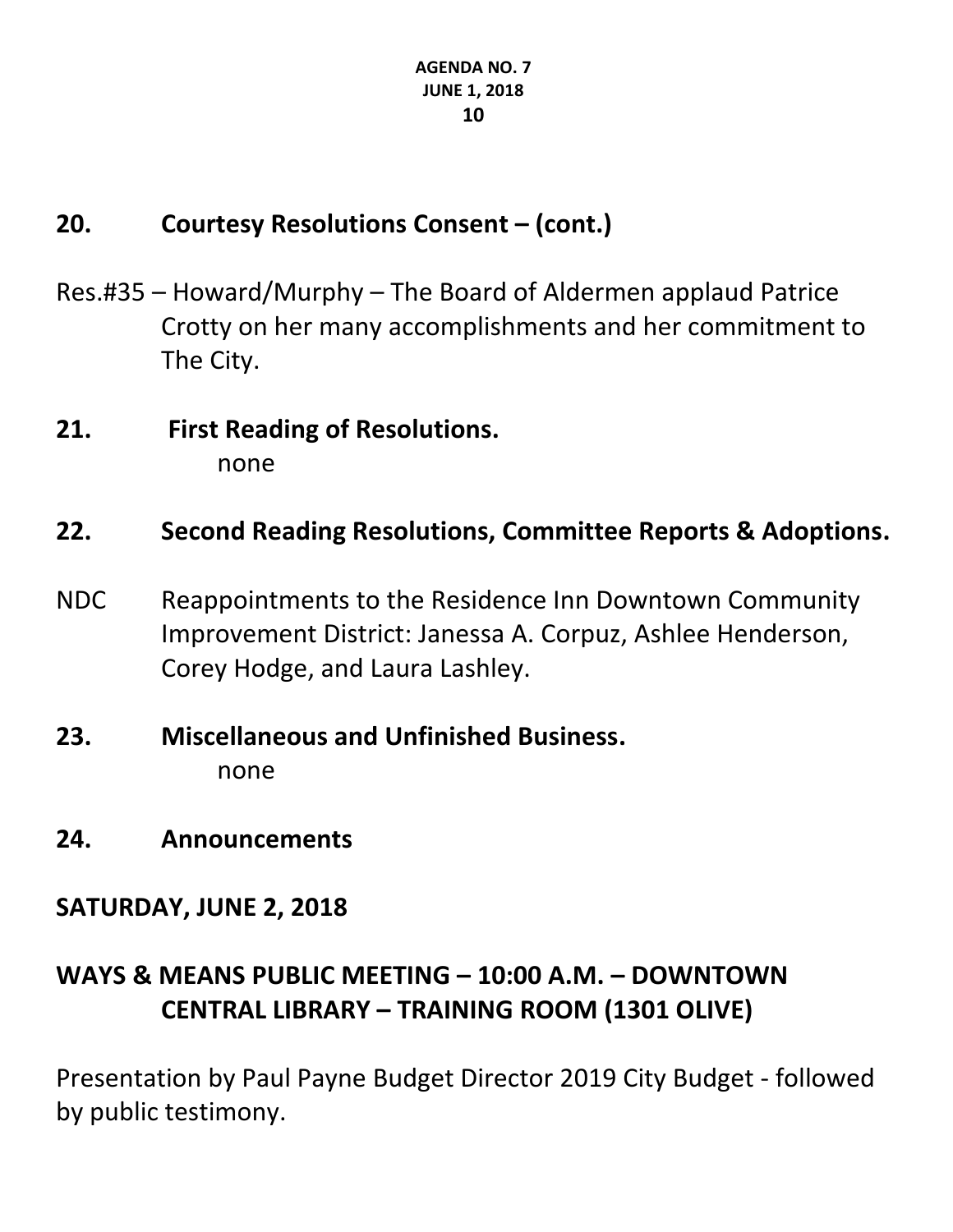**AGENDA NO. 7 JUNE 1, 2018 11**

**MONDAY, JUNE 4, 2018**

#### **NO MEETINGS**

#### **TUESDAY, JUNE 5, 2018**

**NO MEETINGS**

#### **WEDNESDAY, JUNE 6, 2018**

- B.B.#48 Roddy An Ordinance recommended by the Planning Commission, to change the zoning of property on the Central West End Form-Based District Map, from "NG1" Neighborhood General Type 1 Zone to the "NCT1" Neighborhood Center Type 1 Zone in City Block 3914 (4117R West Pine; and to further change the overall boundaries of the "NG1" Neighborhood General Type 1 Zone and the "NC1" Neighborhood Center Type 1 Zone; established under Ordinance 69406; and containing an emergency clause.
- B.B.#50 Martin An Ordinance recommended by the Planning Commission, to change the zoning of property in City Block 2861, from "B" Two-Family Dwelling District to the "F" Neighborhood Commercial District, at 5601-03 S. Broadway, and containing an emergency clause.